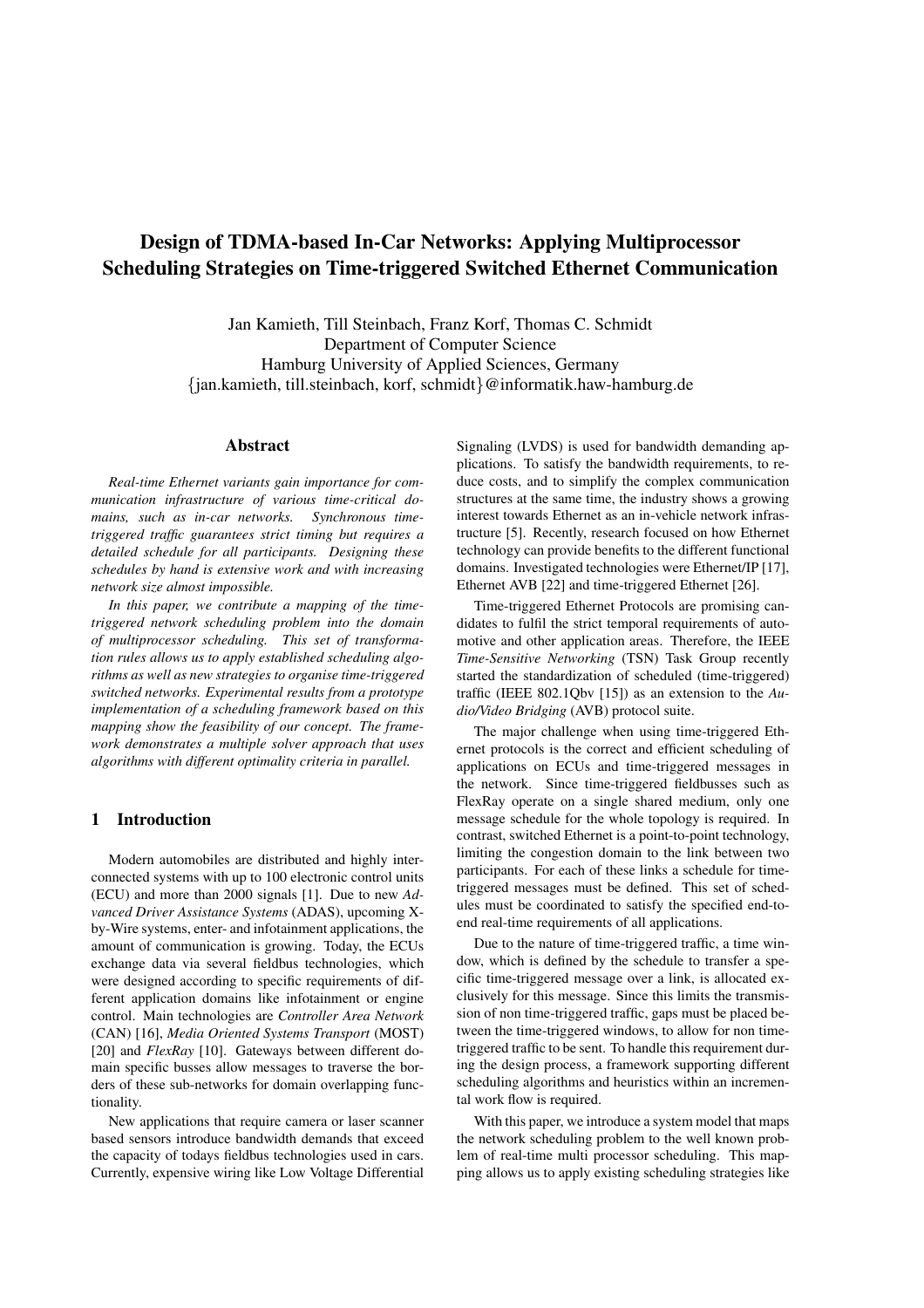*Earliest Deadline First* (EDF), new algorithms, and manual modifications in an incremental design flow in order to achieve fast and reliable results. We demonstrate a framework based on the provided mapping rules, for the scheduling of time-triggered traffic in switched networks. It enables us to implement different scheduling algorithms with little effort and to consider a multiple solver approach. A network can be scheduled by several algorithms in parallel while the best result can be selected. Our experimental evaluation uses an example network taken from the communication patterns of a real-world series car.

The paper is organised as follows. Section 2 elaborates the details of the time-triggered Ethernet protocol, multiprocessor scheduling and scheduling algorithms. Moreover previous and related work are shown. Section 3 describes the network model, the system transformation and the scheduling specifics. In section 4 the details of the implementation of the framework are explained. Section 5 presents scheduling examples and results of a real-world use-case. In section 6 the conclusion and outlook is given.

#### 2 Background & Related Work

#### 2.1 Time-triggered Ethernet

TTEthernet (AS6802) [24] is an extension of the IEEE 802.3 standard and one of a variety of time-triggered Ethernet protocols such as Profinet, or the upcoming IEEE 802.1Qbv [15] standard. TTEthernet adds real-time capabilities to the standard switched Ethernet protocol. It was standardised as AS6802 by the Society of Automotive Engineers (SAE) for the utilisation in control systems of airplanes, automobiles and industrial applications. TTEthernet supports three traffic classes and adds a clock synchronisation protocol to enable time-triggered transmission.

*Time-Triggered* (TT) traffic class: Time-triggered frames operate according to a coordinated *Time Division Multiple Access* (TDMA). A TT frame has a cyclic behaviour and is transmitted during its statically defined transmission window in its period. A TT frame can be sent as multicast message over several links on a fixed route through the network. Hence, an exclusive transmission window will be defined for each TT frame and each link. To define transmission windows for different frames with different periods a schedule as well as a synchronisation among all participants is required. This ensures a fully deterministic transmission with low latency and minimum jitter. Due to the reserved transmission windows for TT messages, the TT traffic has the highest priority.

*Rate-Constrained* (RC) traffic class: Similar to TT traffic, rate-constrained traffic is sent as multicast through the network. But instead of defining a timed transmission window for every RC message through a schedule, a certain amount of bandwidth is defined, which can be used for transmission. The traffic shaping is organised using so called Bandwidth Allocation Gaps (BAGs), that define a minimum distance between two consecutive frames of the same stream. This allows to guarantee the bandwidth

for an application, which does not require strict timing but highly reliable transmission. Rate-constrained messages are compatible with the ARINC 664 (AFDX) standard [2].

*Best-Effort* (BE) traffic class: Best-Effort messages have the lowest priority and use the remaining bandwidth. They can be used for tasks without temporal requirements.

This paper focuses on the scheduling of time-triggered messages. Nevertheless, the bandwidth required by RC and BE traffic will be reserved by scheduling additional time slots for these traffic classes. Although the scheduling concepts are currently implemented for TTEthernet the framework and the results presented in this paper are easy transferable to other time-triggered protocols.

# 2.2 Multiprocessor Scheduling Problem

The scheduling problem which occurs in a multiprocessor environment belongs to the class of combinatorial optimisation problems. It is known as a NP-hard problem [12]. Multiprocessor scheduling has to solve two questions: "On which processor has a task to be executed ?" (allocation problem) and "In which order multiple tasks have to be executed?" (scheduling problem). These problems can be solved by different approaches such as annealing [18], particle swarm optimisation [8], neural networks [3] or heuristic algorithms, e.g. Earliest Deadline First or Rate Monotonic scheduling policies [30].

Such a scheduling problem will be described as a directed acyclic graph (DAG)  $G = (V, E)$  – also known as a task graph. It depicts the task dependencies of the set of parallel tasks / processes. The vertices *V* represent the tasks and the directed edges *E* the order of execution. The task graph has two dummy vertices, the entry and exit vertices. The entry vertex represents the start point of the program, whereas the exit vertex represents the end of the program. Further parameters like deadlines or execution times can be attached to the DAG.

## 2.3 Scheduling Heuristics

To reduce complexity, we start by using heuristics out of the domain of uniprocessor scheduling. It has been shown, that these heuristics provide mixed results when used in a multiprocessor environment. The quality of the results depend on the given task graph and the used priority parameters [19]. Nevertheless, these heuristics produce feasible schedules with little computation time and can be used as starting point for future improvements. The compared heuristics are:

- First Come First Served The processes are executed in the order of their arrival time.
- Earliest Deadline First The processes are executed in ascending order of their deadline.
- Shortest Job First The processes are executed in ascending order of their execution time.
- Longest Job First The processes are executed in descending order of their execution time.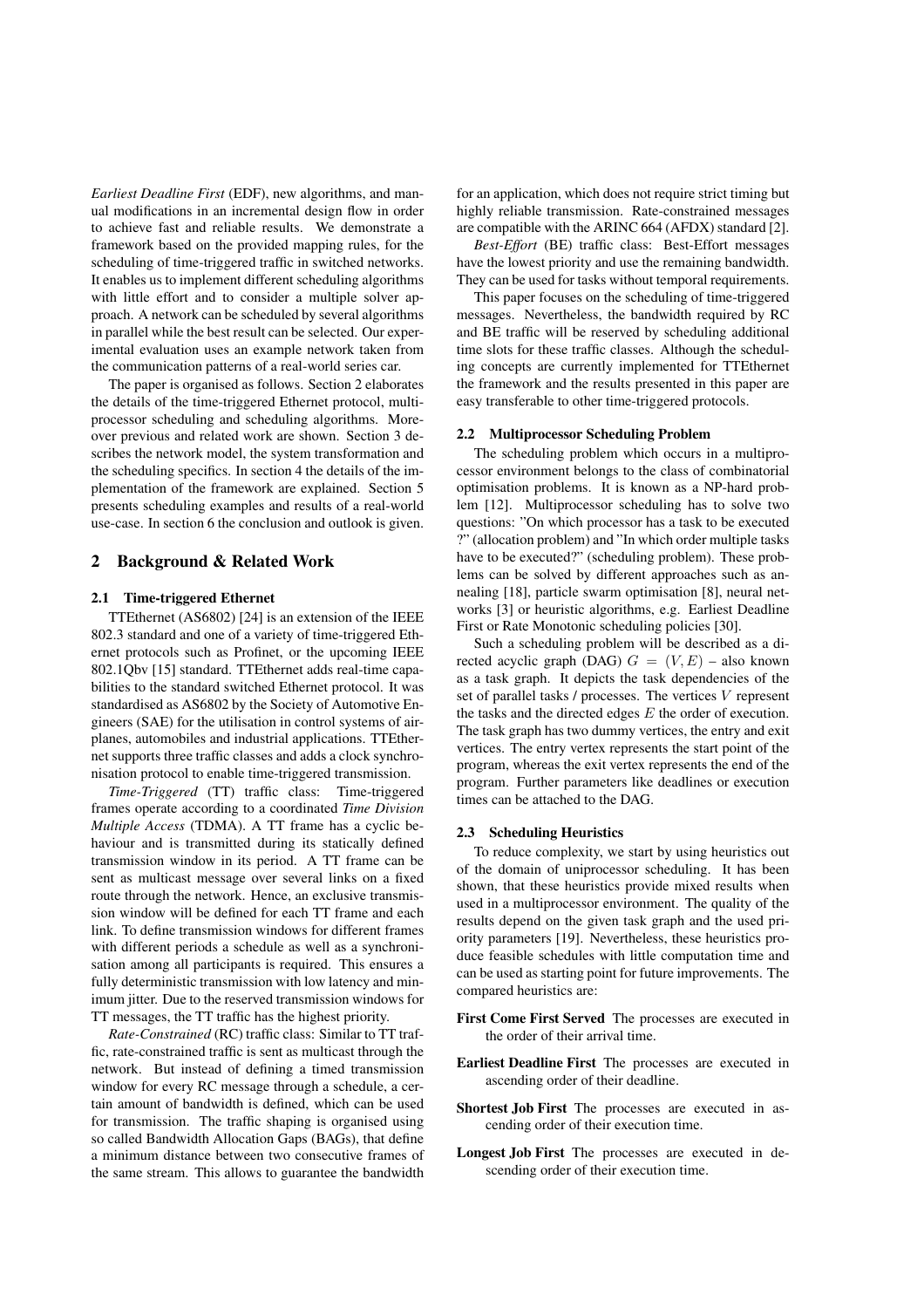



(b) Applications and messages mapped to nodes and links

 $A^4$ 

 $M<sub>1</sub>$ ,  $M<sub>2</sub>$ 

 $S<sub>1</sub>$ 

 $M_1$   $M_2$   $M_2$ 

Figure 1: Model of simple network example

#### 2.4 Related Work

In the specific field of scheduling problems in timetriggered Ethernet, only few research results were presented in the past. Steiner proposes [28] the use of a Satisfiability Modulo Theory (SMT)-solver to create the TT traffic schedule. One step further go Tamas-Selicean et al. [29] by solving the problem with a Tabu Search to schedule TT messages and also optimise the RC traffic.

In the past, there were many proposed solutions [23] [14] to schedule periodic tasks in distributed real-time systems, but they do not regard aperiodic tasks, which is necessary to handle event-triggered messages like the RC traffic in the TTE networks. Furthermore, the approaches are often optimising their schedules towards only one timing metric like the response time [21], which is not applicable to our problem. Instead, we have to optimise towards multiple timing objectives to regard event-triggered traffic. To fulfil these objectives, a new metric is needed.

Fohler [11] describes a solution to schedule preemptive periodic and aperiodic tasks in statically scheduled distributed real-time systems, which uses TDMA based processing and communication nodes to model the system. The static schedule is used to calculate spare capacities. These capacities are used by an online scheduler to determine if a periodic or aperiodic task should be executed next. After every execution, the spare capacities are calculated again. Although the problem is similar to ours, the proposed solution is not applicable. In a TTE network the schedule has to be completly static. Once a TT message is scheduled, it can not be altered. To achieve a fair execution of the aperiodic tasks, all periodic tasks have to be scheduled in such manner that every interval has enough spare capacities in advance.

Our approach transforms the problem of scheduling TTEthernet networks into the domain of multiprocessor scheduling. It reduces the complexity of the system to only one type of processing nodes and removes the communication between the nodes. This allows us to use a wide range of scheduling algorithms to optimise the schedule towards different timing metrics, network topologies and task graph complexities. Furthermore, we are analysing the impact of different gap sizes between two TT messages onto the other traffic classes.

# 3 System Description

 $A_{1}$ 

 $A<sub>3</sub>$ 

 $M<sub>2</sub>$ 

#### 3.1 System & Network Model

The system consists of a set of nodes *N*, which are interconnected using switched Ethernet. It consists of a set of switches *S* and a set of directed links *L* allowing simultaneous transmission and reception via a connection. Figure 1a depicts a simple network with 4 nodes, 1 switch and 4 connections resulting in 8 (directed) links.

The nodes are executing a set of applications *A*, which communicate using a set of messages *M*. In the example of figure 1 the application  $A_1$  runs on node  $N_1$  and generates a message  $M_1$ .  $M_1$  is transmitted via link  $L_1$ , switch  $S_1$  and link  $L_7$  to  $N_4$ . Finally, application  $A_2$  running on *N*<sup>4</sup> consumes message *M*1.

Furthermore, a message can be sent to multiple receivers. In figure 1, the message  $M_2$  is generated by an application  $A_3$  and sent to  $A_4$  and  $A_5$ . This functionality corresponds to Ethernet multicast and enables the composition of complex control systems. The applications run periodically and feature real-time characteristics. In particular, the consuming application has to finish its execution before a specified deadline. To meet this deadline, the preceding applications and messages have to fulfil corresponding timing constraints.

# 3.2 System Transformation

For applying scheduling algorithms to the previously defined systems, a system will be mapped to a task graph and a set of processors as follows: The applications and messages of the system are represented by tasks, which are executed by processors. Each node and each directed link are mapped to a separate processor. A processor executes one task at a time. Like an application, which blocks a node for a certain amount of time, a message blocks a link for the time of its transmission. Given that a message has to be transmitted over more than one link, the message has to be split in multiple tasks – one task for each link on the path. In this model a switch acts like a special type of processor. It forwards an incoming message to the corresponding outgoing links. This delays the message for a constant amount of time to regard forwarding delays. A switch can forward multiple messages from different ports at the same time, assuming enough hardware resources in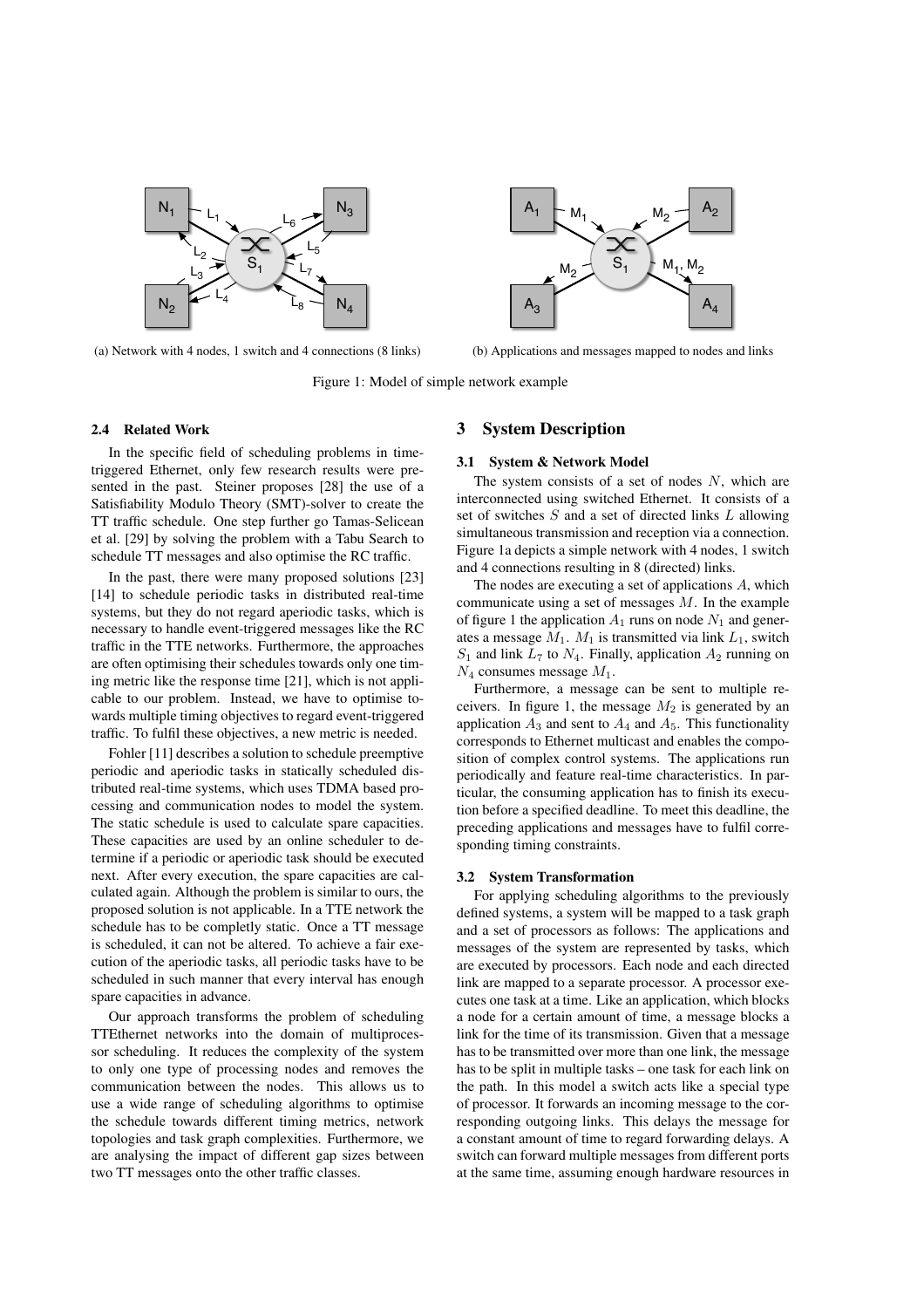

Figure 2: Task graph of two control loops

the switch for the forwarding decision. Usually switches are able to process forwarding decisions at linespeed.

After this transformation, two different sets are left in the model. A set of processors *P* and a set of tasks *T*.

$$
P = N \cup L \cup S \tag{1}
$$

$$
T = A \cup M \tag{2}
$$

# 3.3 Task Model

A subset of interacting applications and messages define a *logical control loop* of the system, e.g.: An application produces a message, which is transmitted to one or more receiver nodes and gets consumed by other applications. Considering the example of figure 1, the first control loop consists of 4 tasks:  $T_1$ , which represents the producing application  $A_1, T_2$ , which represents the transmission of the message  $M_1$  over the first link,  $T_3$ , which represents the transmission of  $M_1$  over the second link and  $T_4$ , which is the consuming application  $A_2$ . The left side of figure 2 represents this control loop. As given on the right side of this figure, the second control loop generates 6 tasks respectively. The subgraphs of all control loops of a system form the task graph.

Following timing properties exist for a task *Ti*:

- **Release Time**  $r_i$ : is the time at which  $T_i$  becomes ready for execution
- **Start Time**  $s_i$ : is the time at which  $T_i$  starts its execution
- **Computation Time**  $c_i$ : is the duration of execution of  $T_i$
- **Finishing Time**  $f_i$ : is the time at which  $T_i$  finishes its execution

$$
f_i = s_i + c_i \tag{3}
$$

**Deadline**  $d_i$ : is the time before  $T_i$  has to finish its execution. A feasible schedule must guarantee

$$
f_i \le d_i \tag{4}
$$

**Lateness**  $l_i$ : is the delay of completion of  $T_i$  with respect to its deadline

$$
l_i = f_i - d_i \tag{5}
$$

 $l_i$  is negative if a task completes before its deadline

Response Time *Ri*: is the amount of time, which elapses between release - and start time of a *T<sup>i</sup>*

$$
R_i = s_i - r_i \tag{6}
$$

Typical deadlines refer to the arrival time of messages at applications and not to the arrival time at components within the network. Hence only tasks belonging to consuming applications feature a deadline. A deadline must be added to the other tasks to apply a scheduling on the task set. These deadlines can be derived from the consuming task: If  $T_i$  is the sole direct successor of task  $T_i$  $(T_i \rightarrow T_j)$ , then the deadline  $d_i$  can be calculated by:

$$
d_i = d_j - c_j \tag{7}
$$

If a task  $T_i$  has a set of direct successors  $T_{succ}$ , then  $d_i$ will be calculated as follows

$$
d_i = min(\{d_k - c_k \mid T_k \in T_{succ}\})
$$
 (8)

This step is repeated until every task has a deadline.

#### 3.4 Task To Processor Mapping (Allocation Problem)

The allocation of the applications to the processors is system specific and depends on additional resource constraints. In the majority of cases of automotive designs, an application will be assigned to a specific ECU due to external resources like sensors and actors. Thus, we determine that an application will be mapped to one specific processor within our system transformation.

The tasks of the links are mapped by the used routing algorithm. In the example we use a minimum hop algorithm to define the path from one ECU to another. Since this is a static routing algorithm, the path of a message does not change and the processor for every message task can be defined in advance. This strategy can even be applied to real-time networks that support redundancy. In this case the scheduling must be applied for each path between sender and receiver.

Not all applications depend on external resources. According to the AUTOSAR architecture it would be possible to assign the application to different nodes. To reduce the complexity, we start by assuming that every application has a designated node. Due to this task to processor mapping, the allocation problem of the multiprocessor scheduling approach is solved.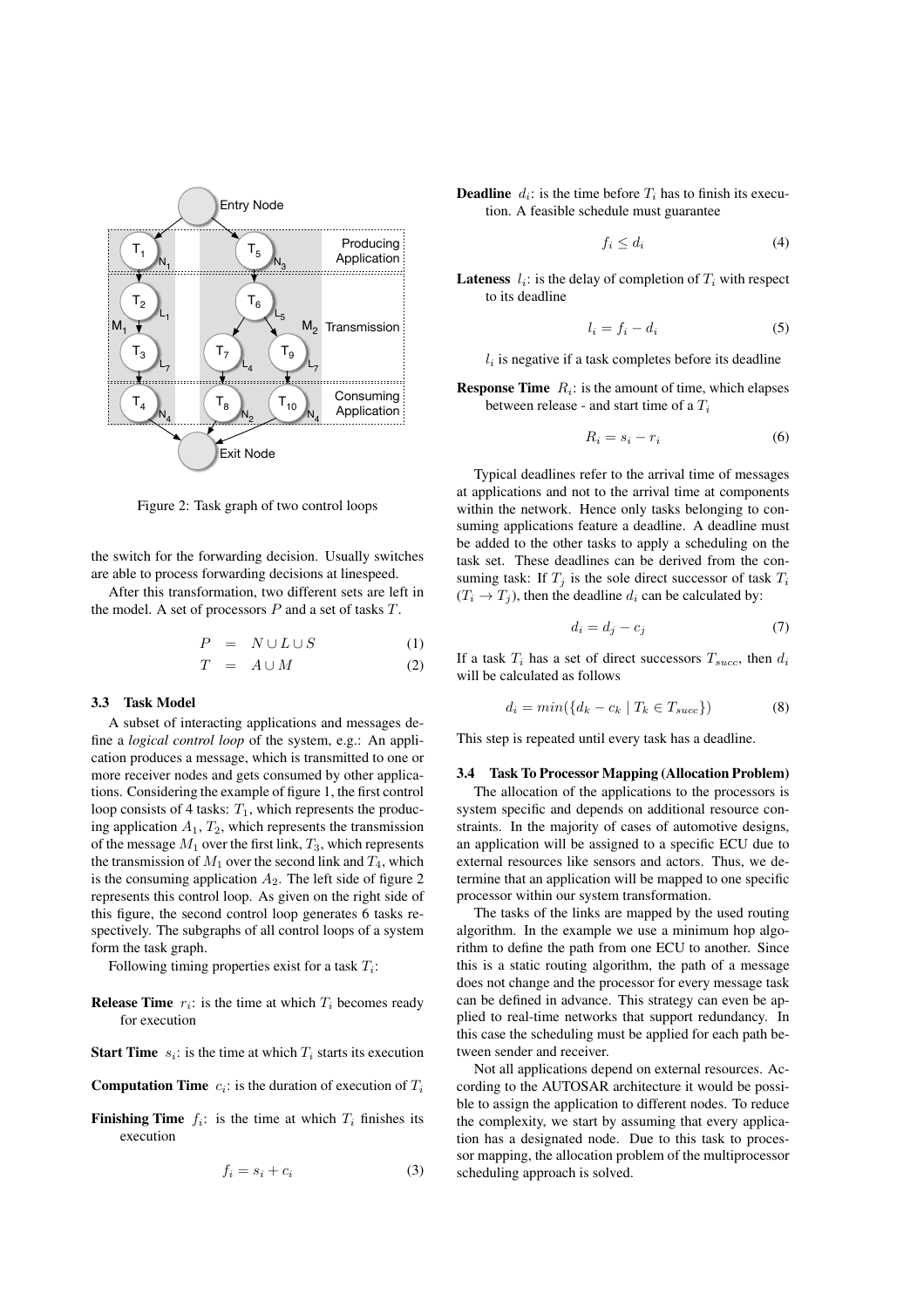# 3.5 Scheduling Model

We can describe our system as a static multiprocessor scheduling of periodic non-preemptive tasks with precedence and timing constraints. The tasks of the control loops correspond to the job model in scheduling theory.

Since we have a fixed task to processor mapping, the scheduling of jobs complies with the flow job sequencing problem [6]. Most of the algorithms, which solve the flow job problem try to minimise the overall makespan of the jobs [9]. This optimisation criterion and the corresponding scheduling algorithms do not fit to our model due to the fact that our makespan is defined by the length of the periods of the jobs. But the length of the period is determined by the application and should not be changed. Regarding feasibility and optimality, it does not make a difference if a task is scheduled at the beginning or the end of its period as long as the deadline is met.

With respect to automotive applications the scheduling has to consider the impact on the other traffic classes sent over the same physical layer. RC traffic is event-based and can occur at any time in the period. To minimise the delay of this traffic, transmission gaps must be placed between successive time-triggered messages. For example, if all TT messages would be scheduled at the beginning of a period, an incoming RC message at the beginning of the period would be substantially delayed. Another problem occurs if all gaps between TT messages are too small to transmit a full size RC message. In this scenario a full size RC message can never be transmitted.

To implement these gaps dummy tasks are added to the scheduling, which simulate possible RC frames and their bandwidth. These tasks can be added by different strategies. A strict strategy, which adds a dummy task after every real task and a range based strategy, which adds a minimal number of dummy tasks in a defined timespan.

We propose an optimality criterion which is based on the lateness of a task to respect the deadline constraints. The lateness criterion can be reflected by the maximum lateness

$$
L_{max} = max_i(l_i) \tag{9}
$$

An additional criterion is the maximum flow response time. The Flow Response Time is the sum of all delays on the path *F* between sending and receiving node, that are caused by the scheduling. If  $F = \{F_1, F_2, \ldots, F_j\}$ is the set of paths defined by  $F_j = \{T_1, T_2, \ldots, T_k\}$ , the maximum flow response time of these tasks holds to

$$
R_{max} = max_i \left( \sum_{n=0}^{|F_i|} R_n(F_i) \right) \tag{10}
$$

The maximum lateness and flow response time should be minimised.

In scheduling theory, the problems are noted and classified with the  $\alpha|\beta|\gamma$  schema [13]. The characteristics of our scheduling problem holds to the following class

$$
F|prec, r_j, d_j|L_{max}, R_{max} \tag{11}
$$

# 4 Framework & Implementation

The presented framework consists of three layers: input layer, processing layer and output layer. The input layer supports two options to provide a system description to the framework. The first is a graphical user interface (GUI), implemented as browser application. The second is an import for Field Bus Data Exchange Format (FIBEX) files. FIBEX [4] is a XML-based format to exchange network data and has been extended to support time-triggered Ethernet protocols in previous work. The processing layer can use a FIBEX file as direct input to schedule the network.

The core unit is the processing layer, which is implemented in Java and consists of four subcomponents. These are the data, routing, algorithm and scheduling components. The data component, reads from the GUI or a FIBEX file to an internal data structure and serves as base for the other components. The routing component models the network topology as a graph. This provides the opportunity to apply graph algorithms to the network for generating the routes of messages. Currently the Dijkstra algorithm is used to find the shortest path between two nodes. Since the network is modelled as a graph, other routing algorithms can be plugged in.

The algorithm component provides an interface to implement the underlying scheduling algorithms. With this consistent interface it is possible to add a new algorithm to the framework with low effort and to realise a multiple solver approach. Further, an interface to implement different strategies to add the transmission gaps between time-triggered frames is available. The algorithm component implements a search tree [7], which captures every scheduling decision. This search tree is used to add backtracking strategies to the algorithms.

The scheduling component uses the data, routing and algorithm components to perform the calculation of the schedule. It uses the data component to model the nodes, links and switches into processors and the applications and messages into tasks. The routing component is used to generate the path of every message, and the mapping of the message tasks to the link processors. After the task set is determined and the paths are set, the task graph is built to resolve the dependencies. Finally, the algorithm component is used to calculate all start times of the tasks.

The output layer transforms the scheduling result into a machine or human readable result. Either it is sent back to the browser and rendered as a scheduling table or transformed back into the FIBEX format. The input and output layer, especially the FIBEX interface, allows to integrate the scheduling framework into other toolchains. E.g., to integrate it into a simulation framework [25] to schedule and simulate a network in one automated step. Further it allows to read and write partly scheduled configurations to enable an incremental scheduling approach.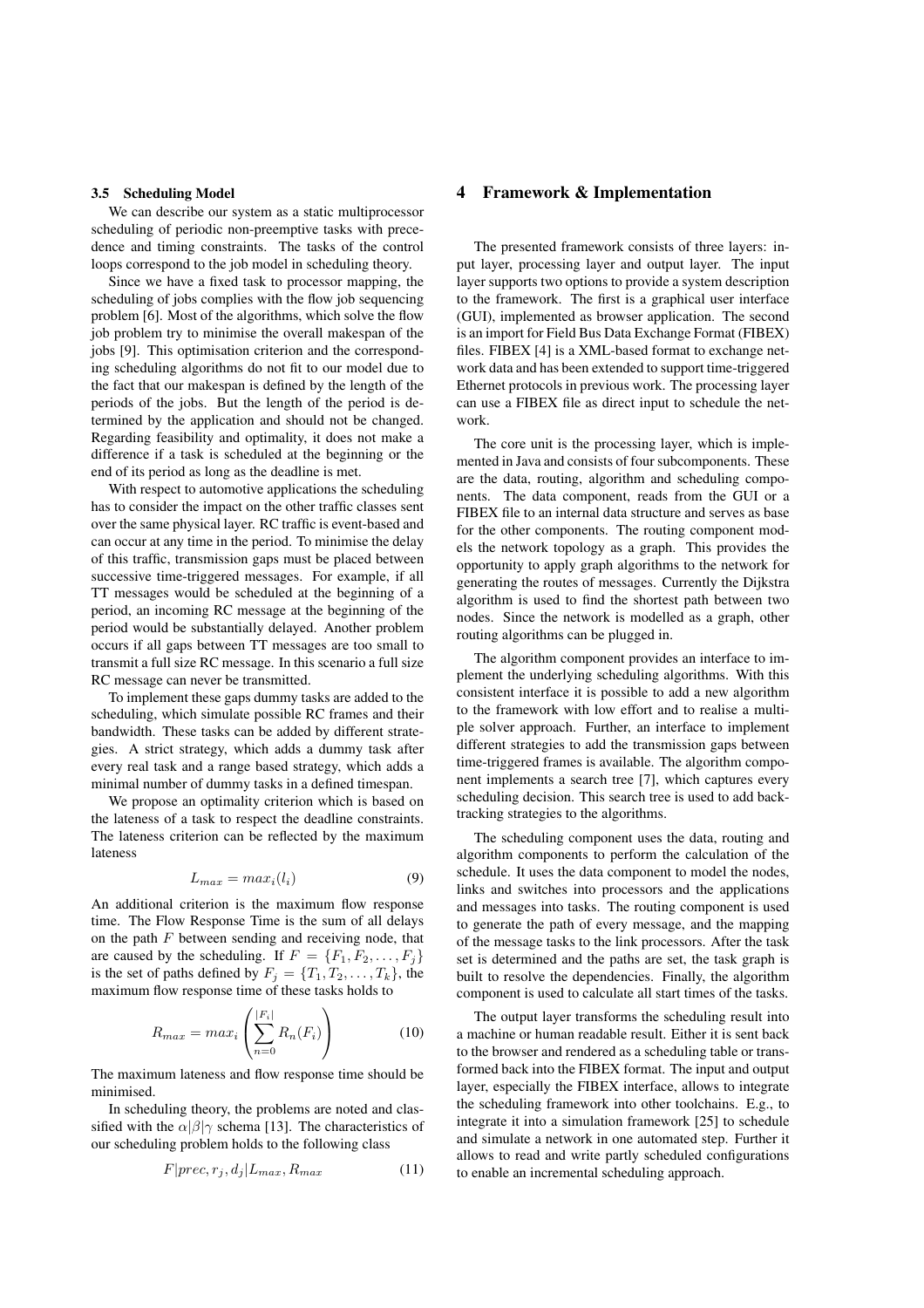|                                | Gap            | <b>Scheduling Metrics excluding Tasks</b> |                 |                           |            | <b>Scheduling Metrics including Tasks</b> |                  |                           |                  |
|--------------------------------|----------------|-------------------------------------------|-----------------|---------------------------|------------|-------------------------------------------|------------------|---------------------------|------------------|
|                                | min            | <b>Lateness</b>                           |                 | <b>Flow Response Time</b> |            | <b>Lateness</b>                           |                  | <b>Flow Response Time</b> |                  |
| <b>Algorithm</b>               | [Byte]         | avg [%]                                   | $max [ \mu s ]$ | avg [µs]                  | $max$ [µs] | avg [%]                                   | $max$ [ $\mu$ s] | $avg$ [ $\mu s$ ]         | $max$ [ $\mu$ s] |
| <b>First Come First Served</b> | $\Omega$       | $-4.11$                                   | $-4113$         | 307                       | 930        | $-5.08$                                   | $-3873$          | 475                       | 1160             |
|                                | 1538           | $-9.87$                                   | $-2903$         | 1187                      | 4029       | $-10.18$                                  | $-2813$          | 1196                      | 4029             |
| <b>Shortest Job First</b>      | $\overline{0}$ | $-4.43$                                   | $-4183$         | 230                       | 860        | $-6.01$                                   | $-3793$          | 392                       | 1340             |
|                                | 1538           | $-11.06$                                  | $-1938$         | 1135                      | 2785       | $-11.63$                                  | $-1838$          | 1144                      | 2795             |
| Longest Job First              | $\Omega$       | $-3.33$                                   | $-4143$         | 317                       | 930        | $-4.39$                                   | $-3833$          | 737                       | 1856             |
|                                | 1538           | $-7.98$                                   | $-3163$         | 1362                      | 4299       | $-7.86$                                   | $-3123$          | 1361                      | 3124             |
| Earliest Deadline First        | 0              | $-3.08$                                   | $-4593$         | 305                       | 860        | $-3.76$                                   | $-4460$          | 623                       | 1703             |
|                                | 1538           | $-6.20$                                   | $-4460$         | 1305                      | 3459       | $-6.11$                                   | $-4370$          | 1369                      | 3619             |

Table 1: Scheduling Results for the Example In-Car Network with the different Algorithms. Scheduling Metrics are given including and excluding the reception tasks.



Figure 3: Evaluated In-Car Network

# 5 Experimental Evaluation

In this section the scheduling framework is evaluated using a realistic network example. Different scheduling algorithms and gap strategies are applied to the network. Afterwards the results are compared and evaluated.

### 5.1 Example Network & Use-Case

The example network is based on traffic-patterns obtained from a current series car applied to a star based network topology in accordance with todays domain based partitioning [27] (see Figure 3). The network size is reduced to only contain nodes and messages from the network core. Private communication on dedicated networks is neglected. The example consists of 4 switches, 15 nodes and 18 links. The nodes execute 148 time-triggered applications with execution time between 10 us and 100 us from which 41 are traffic sources and 107 are traffic sinks. There are 41 time-triggered minimum size messages (64 B) which are transmitted from the producing to the consuming applications. This number corresponds to approx. 5% of signals with cyclic time-critical data and is observed from the traffic model of the chosen car. Applications which rely on rate-constrained or best-effort traffic are not included in the scheduling process and therefore neglected. Their metrics can be obtained from analytical or simulative evaluations after the schedule was generated.

#### 5.2 Parameters

All applications are executed periodically. The cluster period has a length of 1 second, meaning that every application has been executed at least once in this period. In detail every set of producing and consuming applications has its own period. These periods differ from 500 ms to 5 ms, meaning that the applications are executed 2 times to 200 times per cluster period (1 s).

After the transformation there are 55 processors (1 for each switch and node and 2 for each link) and 379 tasks. 148 tasks represent applications, the remaining 231 tasks represent the transmission of messages over the links.

## 5.3 Results

The schedules were generated on a common desktop computer and took only a couple of seconds. Table 1 shows results of the schedule of the given network. The metrics are exemplarily given for a schedule without gaps for event-triggered traffic (0B) and a schedule with gaps for at least one fullsize message with all overheads (1538B) after each TT frame. On the left side of the table the schedule metrics are given without the receiving application, on the right, these tasks are included. The data without the receiving tasks offer a better look on the timing characteristics of the transmission tasks, because the execution times of the network tasks are much shorter than those of the application tasks. This results in long queues on the receiving nodes, which induces a greater average lateness for all tasks.

The maximum lateness, representing the difference between a task scheduled on the receiving node and its deadline, is negative for all cases. Hence the shown configuration always produces a feasible schedule, all deadlines are met. The best result in terms of maximum lateness is achieved with Earliest Deadline First Scheduling  $(-4593 \,\mu s)$ . This complies with the expectations as EDF privileges the task with the first deadline. The maximum lateness for the other algorithms varies insignificantly. The schedule with the latest task in proportion to the deadline is given for Shortest Job First  $(-1938 \,\mu s)$ . When calculating the ratio between runtime and lateness, in average the tasks utilise not more than 3*.*08 % to 11*.*06 % of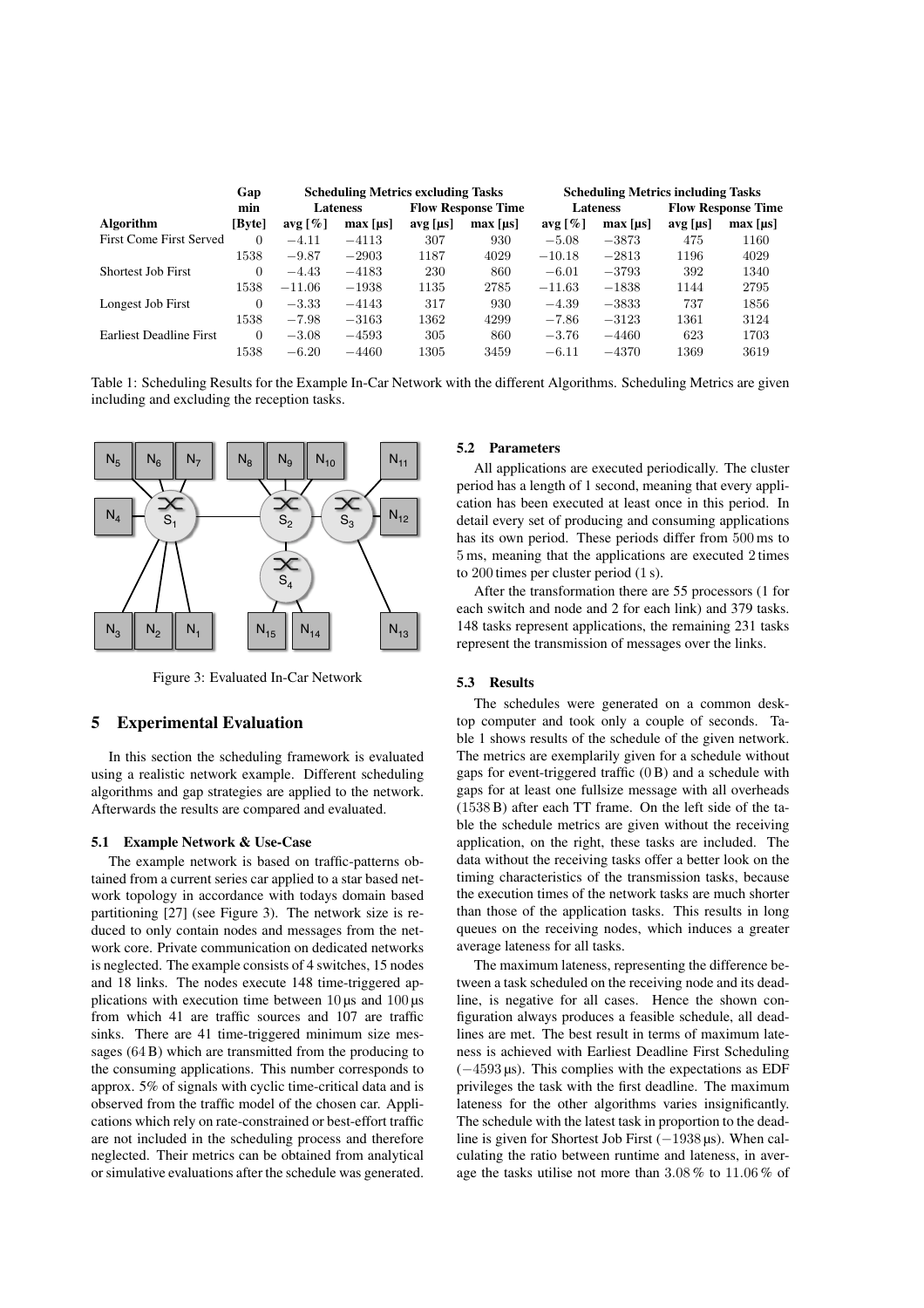

Figure 4: Cumulative Distribution Function (CDF) of End-to-end Latency scheduled with different scheduling algorithms

the available time.

The Flow Response Time is the sum of all delays on the path between sending and receiving node that are caused by the scheduling. The best results are achieved with the Shortest Job First algorithm that schedules messages with a short distance to its receiving node first (average 230 µs, maximum  $860 \,\mu s$ ). Consequently, the worst average flow response time is scheduled with Longest Job First (average 1362 µs, maximum 4299 µs).

When comparing the results without the reception tasks (left) with the metrics for the scheduling including the tasks, the algorithms perform almost equally. The worstcase maximum lateness for schedules without gaps is now observed for the Shortest Job First algorithm  $(-3793 \,\mu s)$ instead of First Come First Served  $(-3873 \,\mu s)$ . The worstcase Flow Response Time is now given for the Earliest Deadline First scheduling  $(1369 \,\mu s)$ . Due to the computation time at the receiving node the influence of the scheduling gaps decreases. The proportion between the schedule without gaps and the schedule with 1538 B gap is smaller for the scheduling including the tasks.

Figure 4 shows the (empirical) cumulative distribution function (CDF) over the end-to-end latencies. The CDF is a fingerprint of the scheduling algorithm, showing the schedules performance in terms of communication delay. For all algorithms approximately 35 % of the messages have an end-to-end latency below 700 µs. Up to this point all algorithms perform equally. For messages between 700 µs and 1800 µs the algorithms differ in their latency distribution. While Shortest Job First and Earliest Deadline First have more messages with a lower latency, Longest Job First and First Come First Served generate messages with slightly higher delay in this range. Over all messages, First Come First Served produces the smallest, while Earliest Deadline First has the highest maximum end-to-end latency. This corresponds to the expectation as First Come First Served always picks the message that was queued the longest time, neglecting other parameters



Figure 5: Influence of different Gap Sizes on the Maximum Lateness

such as the tasks deadline.

Figure 5 shows the influence of different gap sizes on the maximum lateness. The gaps are included in the schedule to allow for event-triggered messages between scheduled frames. The larger these gaps are, the more event-triggered messages can be placed between timetriggered traffic, resulting in lower delays.

In general there is a linear dependency between the gap size and the maximum lateness. The special characteristics of the network define the gradient. The Earliest Deadline First algorithm performs best when scheduling with large gaps. With gaps of more than 8500B it becomes more challenging to schedule the network resulting in a higher slope. The example can be scheduled using EDF with gaps of more than 12 000 B. For the other algorithms the schedules become infeasible with smaller gap sizes. The second-best algorithm is Longest Job First, that privileges messages with a long path. Consequently, the worst result is for Shortest Job First using the opposite strategy.

An interesting aspect are the outliers, e.g. for EDF at 1000B. These are caused by the artificially scheduled gaps. When these gaps become larger, the algorithm queues up more tasks resulting in a larger selection and therefore potentially better scheduling decisions.

## 5.4 Discussion

From the presented real-world example we can conclude, that a time-triggered switched network can easily cope with the amount of synchronous communication in current in-car network designs. The number of messages allows to generate schedules even with simple heuristics. Typically, the computation time of applications is multiple orders of magnitude larger than the transmission. Though, it is important to include all tasks of the system when generating the schedules.

As only part of the in-car network relies on synchronous communication, it is not enough to just find a feasible schedule. It is of great importance to in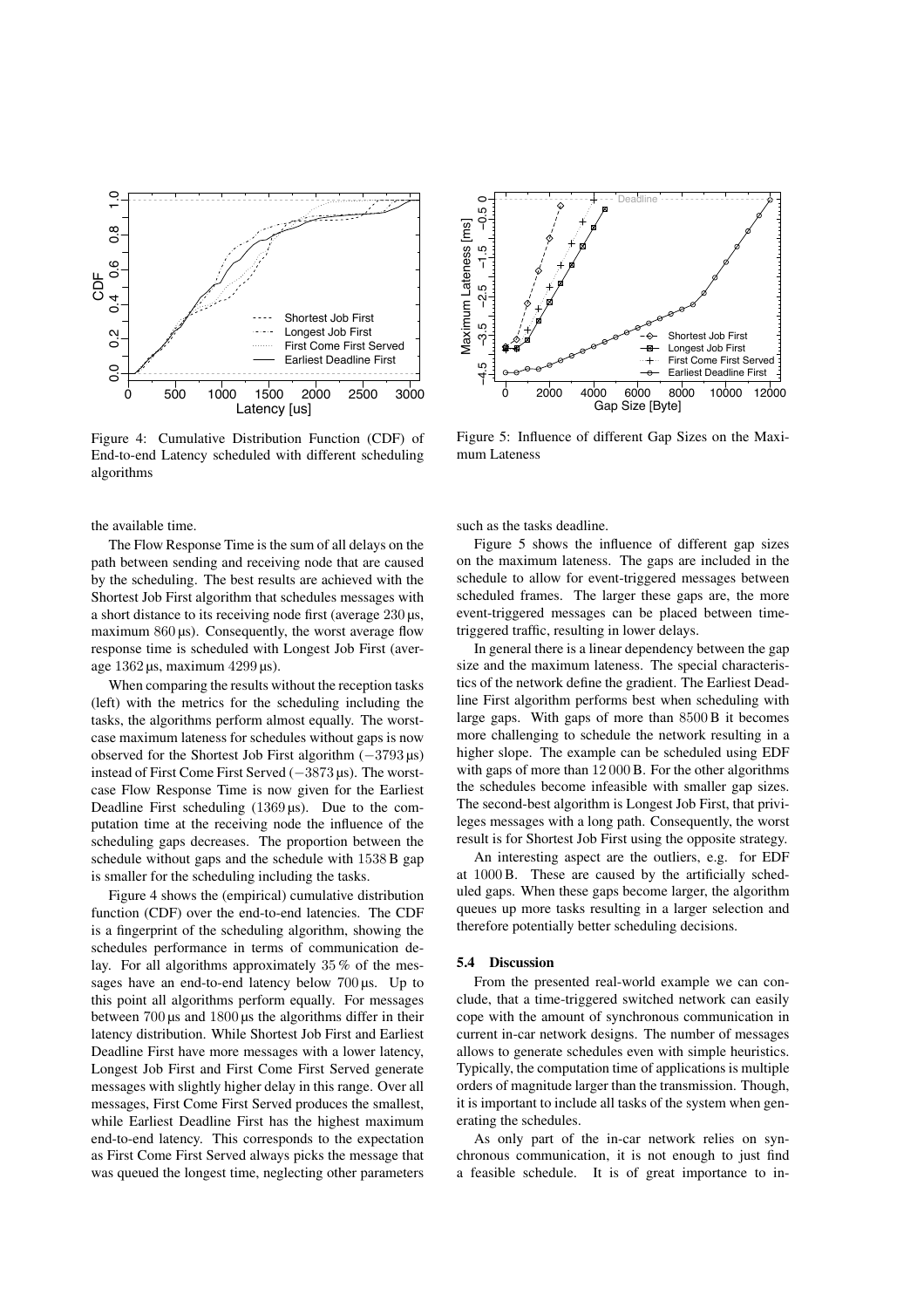clude mechanisms in the scheduling algorithm that regard bandwidth and transmission gaps for event-triggered messages. These gaps must be chosen in conformance with the message size of concurrent event-triggered real-time streams to minimise wasted bandwidth while achieving low forwarding delays. With increasing size of these gaps, scheduling becomes more challenging. Simple heuristics may not be able to generate feasible schedules anymore. In this case, more sophisticated algorithms, e.g. flow shop scheduling strategies can be used.

The presented results underline the strengths and weaknesses of different scheduling algorithms. As each algorithm typically optimises for a special scheduling metric, there is not an optimum scheduling algorithm. With the presented incremental multiple solver approach, the results of different algorithms can be merged to increase the quality of the schedule.

# 6 Conclusion & Outlook

Future in-car networks must satisfy the increasing demands of the upcoming advanced driver assistance applications – with high bandwidth sensors such as cameras or laser scanners and the requirement for ultra low latency and jitter – to enable (semi-) autonomous driving. At the same time the demand for high-end multimedia and infotainment, with enormous amounts of data to be transferred, enters the automobile domain. In conjunction with other traffic classes like AVB or RC, time-triggered real-time Ethernet is a good candidate to satisfy all these requirements, offering high bandwidth and deterministic communication. The major challenge in time-triggered Ethernet variants is the design of a suitable schedule. For large networks a schedule cannot be designed by hand.

With this work we contribute an incremental multi solver scheduling approach to automatically generate schedules for time-triggered networks. By mapping the network scheduling problem to the well known domain of multiprocessor scheduling, algorithms and strategies can be transferred and applied on real-time networks. Our real-world example derived from a series car, shows how different algorithms optimise for different scheduling metrics. As a conclusion a multi solver approach that uses different algorithms in parallel can significantly improve the results. Further, the impact of event-triggered traffic on the scheduling is shown. To prevent event-triggered frames from starvation, scheduling must consider transmission gaps for unscheduled traffic. This additional requirement significantly influences the scheduling performance and can lead to infeasible results.

In future work we will attach the scheduling framework to event-based network simulation [25] to analyse the behaviour of event-triggered streams in different schedules under realistic traffic patterns. This will allow to improve the gapping strategies and reduce potential transmission delays for asynchronous applications. Further, we will apply new algorithms for the routing, scheduling and the event-triggered gaps. This will especially include algorithms optimised for the flow shop problem. In relation to the AUTOSAR architecture – that allows at design time to relocate the execution of tasks that do not rely on specific hardware from one processor to another – we dismiss the fixed assignment between tasks and processors and add the allocation problem to the scheduling framework. This significantly increases the scheduling complexity but offers the potential to optimise the network and ECU load.

# Acknowledgements

This work is funded by the Federal Ministry of Education and Research of Germany (BMBF) within the RECBAR project.

## References

- [1] U. Abelein, H. Lochner, D. Hahn, and S. Straube. Complexity, quality and robustness - the challenges of tomorrow's automotive electronics. In *Design, Automation Test in Europe Conference Exhibition (DATE), 2012*, pages 870–871, 2012.
- [2] Aeronautical Radio Incorporated. Aircraft Data Network, Part 7, Avionics Full-Duplex Switched Ethernet Network. Standard ARINC Report 664P7-1, ARINC, 2009.
- [3] A. H. Ali. Non-preemptive multi-constrain scheduling for multiprocessor with hopfield neural network. In *The 2013 International Joint Conference on Neural Networks (IJCNN)*, pages 1–6, Aug. 2013.
- [4] ASAM Association for Standardisation of Automation and Measuring Systems. Data Model for ECU Network Systems (Field Bus Data Exchange Format). Specification 4.0.0, ASAM e.V., Sept. 2011.
- [5] L. L. Bello. The case for ethernet in automotive communications. *SIGBED Rev.*, 8(4):715, Dec. 2011.
- [6] Blazewicz, J., Ecker, K.H., Pesch, E., Schmidt, G., and Weglarz, J. Flow shop scheduling. In *Handbook on Scheduling*, International Handbook on Information Systems, pages 271–320. Springer Berlin Heidelberg, Jan. 2007.<br>[7] G. C. Buttazzo.
- Hard Real-Time Computing Sys*tems: Predictable Scheduling Algorithms and Applications*. Springer, 2011.
- [8] T.-C. Chiang, P.-Y. Chang, and Y.-M. Huang. Multiprocessor tasks with resource and timing constraints using particle swarm optimization. *IJCSNS International Journal of Computer Science and Network Security*, 6(4):7177, 2006.
- [9] H. Emmons and G. Vairaktarakis. *Flow Shop Scheduling: Theoretical Results, Algorithms, and Applications*. Springer, Sept. 2012.
- [10] FlexRay Consortium. Protocol Specification. Specification 3.0.1, FlexRay Consortium, Stuttgart, Oct. 2010.
- [11] G. Fohler. Joint scheduling of distributed complex periodic and hard aperiodic tasks in statically scheduled systems. In *, 16th IEEE Real-Time Systems Symposium, 1995. Proceedings*, pages 152–161, Dec. 1995.
- [12] M. R. Garey and D. S. Johnson. *Computers and Intractability; A Guide to the Theory of NP-Completeness*. W. H. Freeman & amp; Co., New York, NY, USA, 1990.